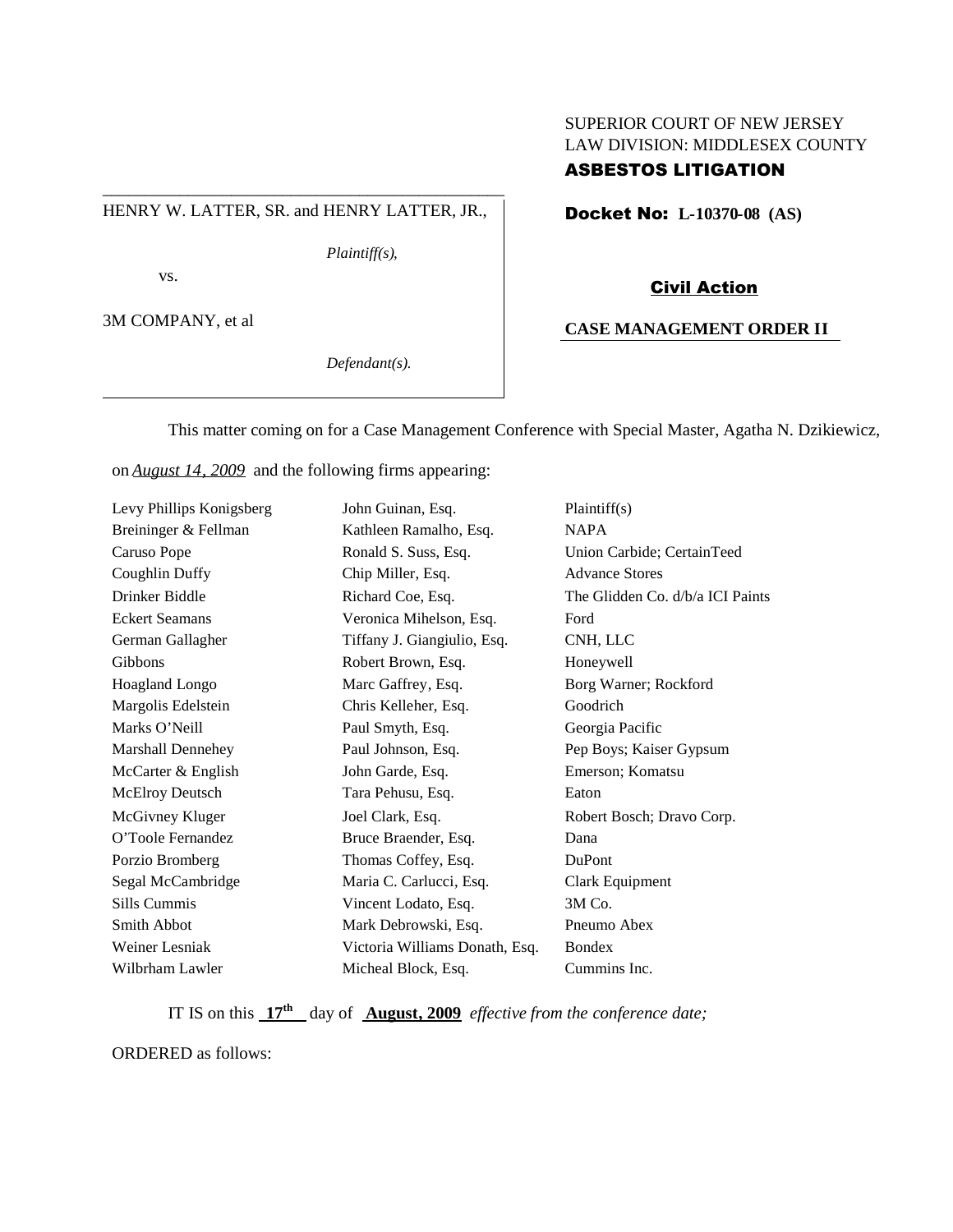Counsel receiving this Order through computerized electronic medium (E-Mail) shall be deemed by the court to have received a copy of the filed original court document. Any document served pursuant to this Order shall be deemed to be served by mail pursuant to *R*.1:5-2.

# **DISCOVERY**

| September 30, 2009 | Plaintiff shall serve answers to wrongful death interrogatories by this date.                                                                                                                               |
|--------------------|-------------------------------------------------------------------------------------------------------------------------------------------------------------------------------------------------------------|
| August 31, 2009    | Defendants shall serve answers to standard interrogatories by this date.                                                                                                                                    |
| August 31, 2009    | Defendants shall serve answers to supplemental interrogatories and document<br>requests by this date.                                                                                                       |
| September 30, 2009 | Fact discovery, including depositions, shall be completed by this date. Plaintiff's<br>counsel shall contact the Special Master within one week of this deadline if all<br>fact discovery is not completed. |
| October 30, 2009   | Depositions of corporate representatives shall be completed by this date.                                                                                                                                   |

# **EARLY SETTLEMENT**

| September 9, 2009         | The Settlement / Case Management Conference previously scheduled on this date<br>is cancelled.                                                                                                                                                                                                                                                          |
|---------------------------|---------------------------------------------------------------------------------------------------------------------------------------------------------------------------------------------------------------------------------------------------------------------------------------------------------------------------------------------------------|
| November 6, 2009          | Settlement demands shall be served on all counsel and the Special Master by this<br>date.                                                                                                                                                                                                                                                               |
| January 5, 2010 @ 10:00am | Early settlement conference. All defense counsel shall appear with<br>authority to negotiate settlement and have a representative authorized to<br>negotiate settlement available by phone. Any request to be excused from<br>the settlement conference shall be made to the Special Master no later<br>than 4:00pm of the day prior to the conference. |

## **SUMMARY JUDGMENT MOTION PRACTICE**

November 6, 2009 Summary judgment motions limited to product identification issues shall be filed no later than this date.

December 4, 2009 Last return date for product identification summary judgment motions.

## **MEDICAL DEFENSE**

- October 30, 2009 Plaintiff shall serve additional medical expert reports by this date.
- December 4, 2009 Defendants shall identify its medical experts and serve medical reports, if any, by this date.

 $\_$  ,  $\_$  ,  $\_$  ,  $\_$  ,  $\_$  ,  $\_$  ,  $\_$  ,  $\_$  ,  $\_$  ,  $\_$  ,  $\_$  ,  $\_$  ,  $\_$  ,  $\_$  ,  $\_$  ,  $\_$  ,  $\_$  ,  $\_$  ,  $\_$  ,  $\_$  ,  $\_$  ,  $\_$  ,  $\_$  ,  $\_$  ,  $\_$  ,  $\_$  ,  $\_$  ,  $\_$  ,  $\_$  ,  $\_$  ,  $\_$  ,  $\_$  ,  $\_$  ,  $\_$  ,  $\_$  ,  $\_$  ,  $\_$  ,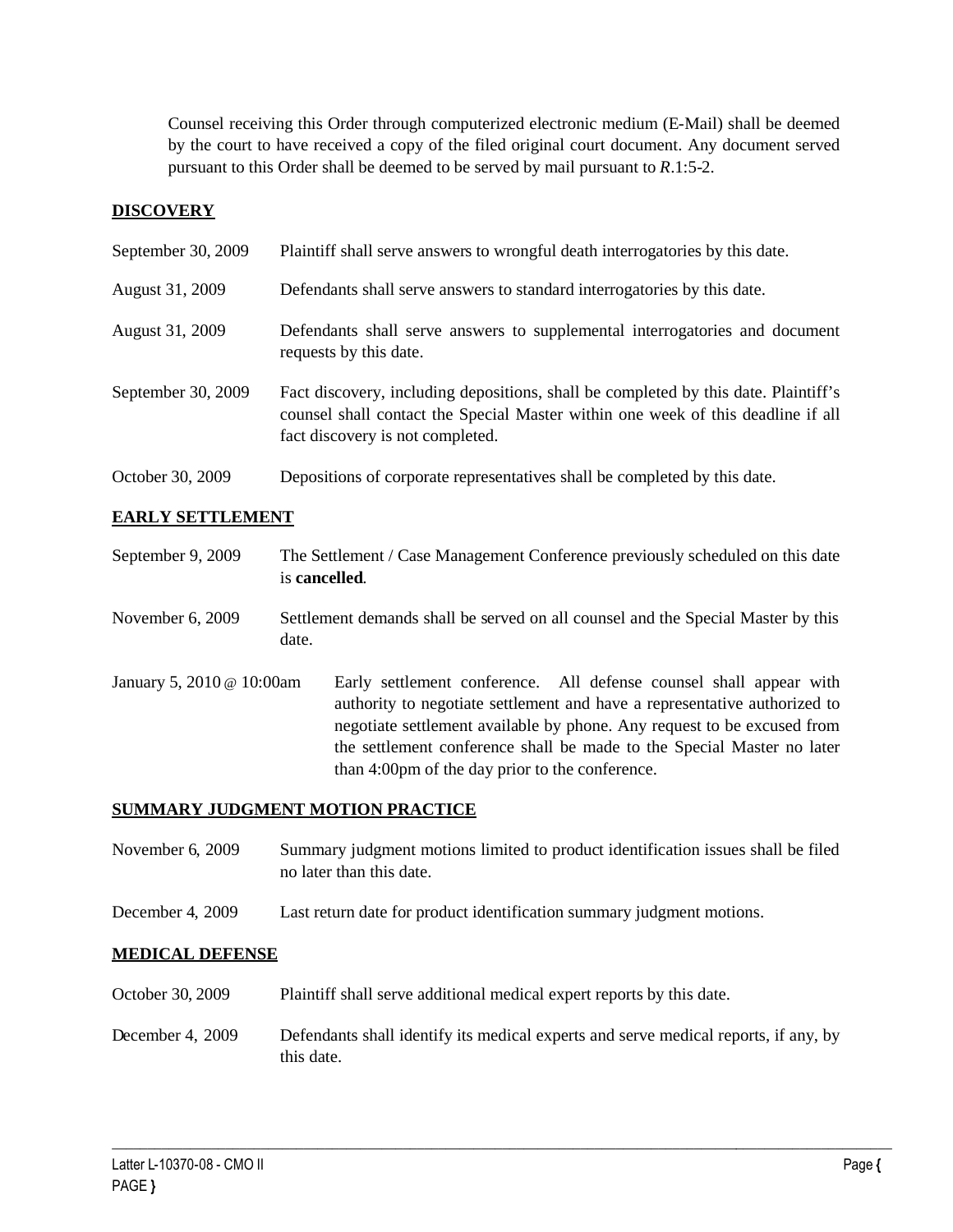## **LIABILITY EXPERT REPORTS**

- November 30, 2009 Plaintiff shall identify its liability experts and serve liability expert reports or a certified expert statement by this date or waive any opportunity to rely on liability expert testimony.
- January 8, 2010 Defendants shall identify its liability experts and serve liability expert reports, if any, by this date or waive any opportunity to rely on liability expert testimony.

#### **EXPERT DEPOSITIONS**

February 26, 2010 Expert depositions shall be completed by this date. To the extent that plaintiff and defendant generic experts have been deposed before, the parties seeking that deposition in this case must file an application before the Special Master and demonstrate the necessity for that deposition. To the extent possible, documents requested in a deposition notice directed to an expert shall be produced three days in advance of the expert deposition. The expert shall not be required to produce documents that are readily accessible in the public domain.

### **PRE-TRIAL AND TRIAL**

.

| To be scheduled         | Final settlement conference.                                                       |
|-------------------------|------------------------------------------------------------------------------------|
| March 19, 2010          | Final Joint Pre-Trial Order shall be submitted to Judge McCormick by<br>this date. |
| March 26, 2010 @ 1:30pm | Pre-Trial Conference before Judge McCormick.                                       |
| May 24, 2010            | Trial Date. (The November 16, 2009 trial is adjourned to this date.)               |

# Plaintiff's counsel shall serve a copy of this Order upon any additional counsel immediately upon receipt.

 $\_$  ,  $\_$  ,  $\_$  ,  $\_$  ,  $\_$  ,  $\_$  ,  $\_$  ,  $\_$  ,  $\_$  ,  $\_$  ,  $\_$  ,  $\_$  ,  $\_$  ,  $\_$  ,  $\_$  ,  $\_$  ,  $\_$  ,  $\_$  ,  $\_$  ,  $\_$  ,  $\_$  ,  $\_$  ,  $\_$  ,  $\_$  ,  $\_$  ,  $\_$  ,  $\_$  ,  $\_$  ,  $\_$  ,  $\_$  ,  $\_$  ,  $\_$  ,  $\_$  ,  $\_$  ,  $\_$  ,  $\_$  ,  $\_$  ,

/s/ Ann G. McCormick ANN G. McCORMICK, J.S.C.

cc: Clerk, Mass Tort Brody Deposition Services Priority One